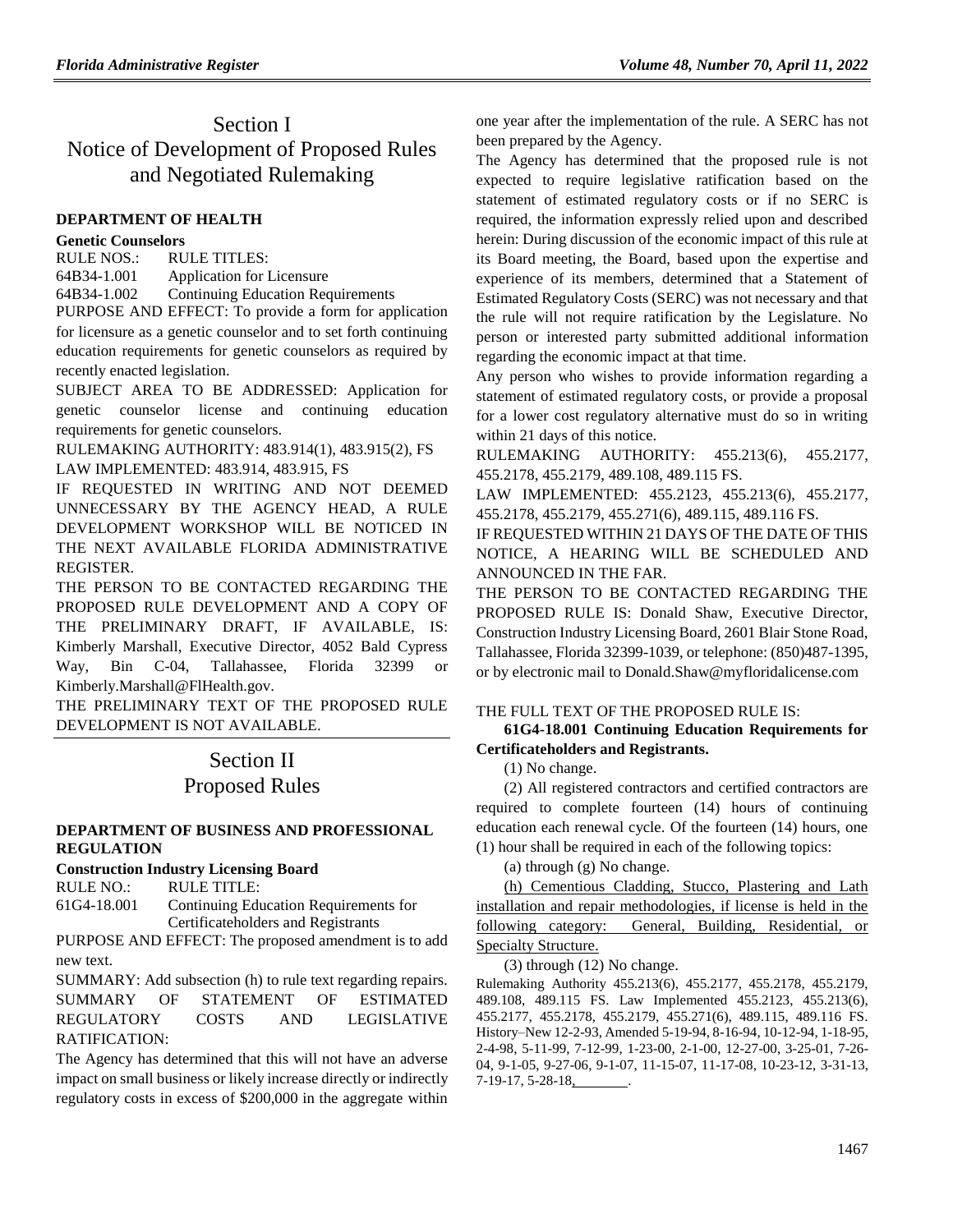NAME OF PERSON ORIGINATING PROPOSED RULE: Construction Industry Licensing Board NAME OF AGENCY HEAD WHO APPROVED THE PROPOSED RULE: Construction Industry Licensing Board

DATE PROPOSED RULE APPROVED BY AGENCY HEAD: February 11, 2022

DATE NOTICE OF PROPOSED RULE DEVELOPMENT PUBLISHED IN FAR: March 25, 2022

Section III Notice of Changes, Corrections and Withdrawals

### NONE

## Section IV Emergency Rules

### NONE

Section V Petitions and Dispositions Regarding Rule Variance or Waiver

#### [DEPARTMENT OF BUSINESS AND PROFESSIONAL](https://www.flrules.org/gateway/department.asp?id=61)  [REGULATION](https://www.flrules.org/gateway/department.asp?id=61)

[Division of Hotels and Restaurants](https://www.flrules.org/gateway/organization.asp?id=249)

RULE NO.: RULE TITLE:

[61C-1.004](https://www.flrules.org/gateway/ruleNo.asp?id=61C-1.004) General Sanitation and Safety Requirements

The Florida Department of Business and Professional Regulation, Division of Hotels and Restaurants hereby gives notice: On March 21, 2022 the Division of Hotels and Restaurants received a Petition for a Routine Variance for paragraph 61C-1.004(1)(a), Florida Administrative Code and Paragraph 5-202.11(A), 2017 FDA Food Code from F1 SERVICES LLC located in Kissimmee. The above referenced F.A.C. addresses the requirement that each establishment have an approved plumbing system installed to transport potable water and wastewater. They are requesting to utilize holding tanks to provide potable water and to collect wastewater at the handwash sink and 3-compartment sink.

The Petition for this variance was published in Vol. 48/56 on March 22, 2022. The Order for this Petition was signed and approved on April 7, 2022. After a complete review of the variance request, the Division finds that the application of this Rule will create a financial hardship to the food service establishment. Furthermore, the Division finds that the Petitioner meets the burden of demonstrating that the underlying statute has been achieved by the Petitioner ensuring the wastewater holding tank for the handwash sinks and 3 compartment sink are emptied at a frequency as to not create a sanitary nuisance; and potable water provided must come from an approved source and be protected from contamination during handling. The Petitioner shall also ensure that the handwash sinks are provided with hot and cold running water under pressure, soap, an approved hand drying device and a handwashing sign.

A copy of the Order or additional information may be obtained by contacting: Kasimira.Kelly@myfloridalicense.com, Division of Hotels and Restaurants, 2601 Blair Stone Road, Tallahassee, Florida 32399-1011.

#### [DEPARTMENT OF ENVIRONMENTAL PROTECTION](https://www.flrules.org/gateway/department.asp?id=62) RULE NO.: RULE TITLE:

[62-610.462](https://www.flrules.org/gateway/ruleNo.asp?id=62-610.462) Reliability and Operator Staffing

The Department of Environmental Protection hereby gives notice: The Department issued a final order on March 11, 2022, granting Town of Lake Placid's Petition for a Variance which contained a scrivener's error (incorrect OGC Case Number). An amended final order was issued April 4, 2022, which included the correct case number. The Petition was received on January 18, 2022. Notice of receipt of this Petition was published in the Florida Administrative Register on February 2, 2022. The petition requested a variance from subsection 62-610.462(3), F.A.C., to further reduce the staffing requirement at its north wastewater treatment plant to 6 hours/day, 5 days/week. No public comment was received. The Order, file number 22-0159, granted the Petition to subsection 62-610.462(3), F.A.C., based on a showing that Petitioner demonstrated that a strict application of the rule would result in substantial hardship to Petitioner or would affect Petitioner differently than other similarly situated applicants and because Petitioner demonstrated that the purpose of the underlying statute will be or has been achieved by other means.

A copy of the Order or additional information may be obtained by contacting:Robert Reid, Department of Environmental Protection, 2295 Victoria Ave. Suite 364, Fort Myers, Florida 33901, telephone: (239)344-5656, Robert.B.Reid@FloridaDEP.gov during normal business hours,  $8:00$  a.m.  $-5:00$  p.m., Monday through Friday, except legal holidays.

[DEPARTMENT OF CHILDREN AND FAMILIES](https://www.flrules.org/gateway/department.asp?id=65) [Substance Abuse Program](https://www.flrules.org/gateway/organization.asp?id=343) RULE NOS.:RULE TITLES: [65D-30.0036L](https://www.flrules.org/gateway/ruleNo.asp?id=65D-30.0036)icensure Application and Renewal [65D-30.0047F](https://www.flrules.org/gateway/ruleNo.asp?id=65D-30.0047)acility Standards NOTICE IS HEREBY GIVEN that on March 23, 2022, the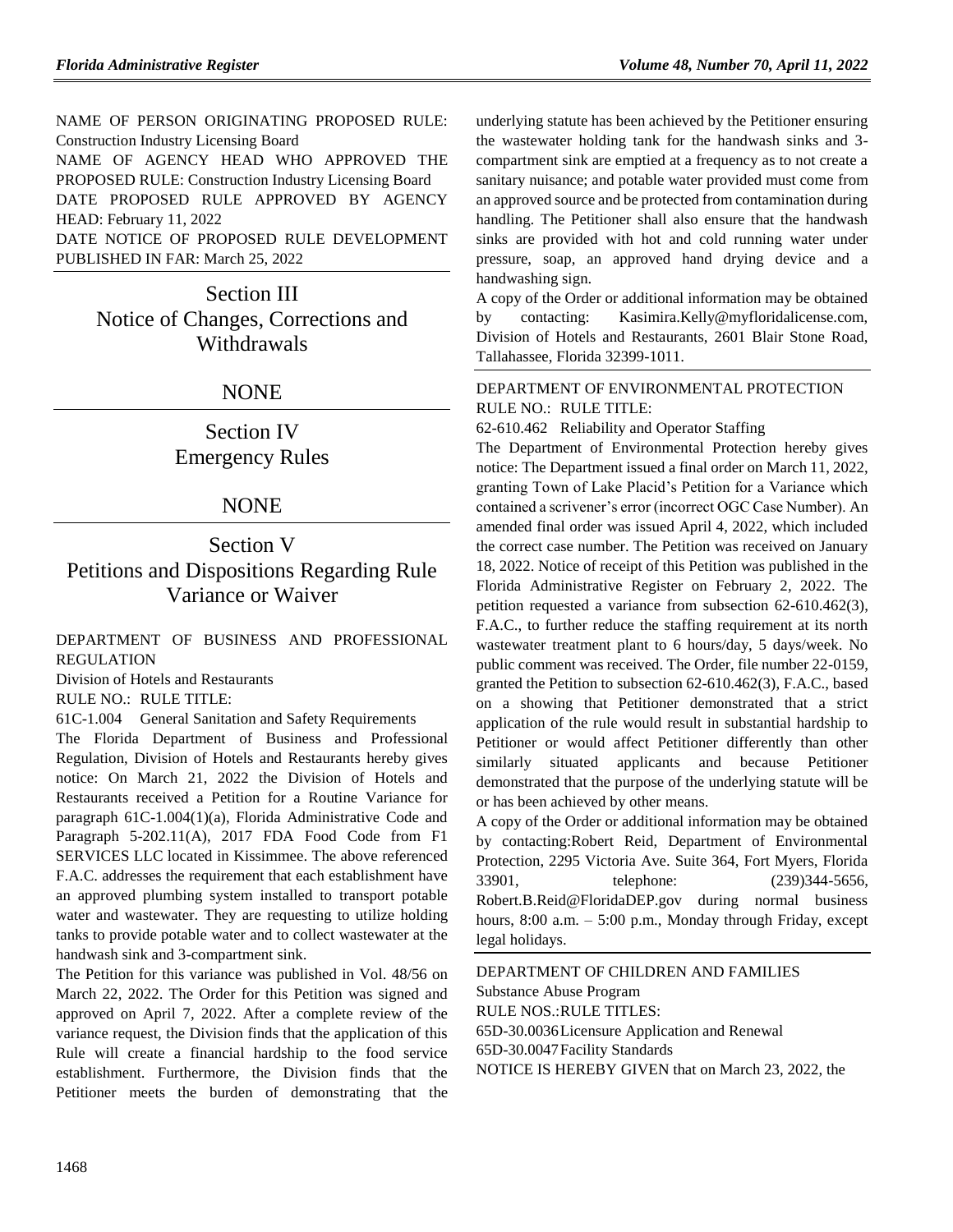Department of Children and Families, received a petition for emergency waiver of subsection 65D-30.0047(11) and paragraph 65D-30.0036(1)(b), Florida Administrative Code, from the Heal Behavioral Health, Inc. Subsection 65D-30.0047(11), Fla. Admin. Code, states that substance abuse treatment facilities must meet facility standards, including complying with local fire safety standards enforced by the State Fire Marshal, pursuant to Section 633.104, F.S., rules established pursuant to Rule Chapter 69A-44, F.A.C., and with health and zoning codes enforced at the local level. Providers shall update and have proof of compliance with local fire and safety and health inspections annually for applicable components. Paragraph 65D-30.0036(1)(b) requires an application for licensure to include written proof of compliance for all licensed facilities, including community housing, with local health, fire and safety inspections.

A copy of the Petition for Variance or Waiver may be obtained by contacting: Agency Clerk, Department of Children and Families, 2415 North Monroe Street, Suite 400, Tallahassee, FL 32303 or Agency.Clerk@myflfamilies.com.

## Section VI Notice of Meetings, Workshops and Public **Hearings**

[DEPARTMENT OF STATE](https://www.flrules.org/gateway/department.asp?id=1)

[Division of Elections](https://www.flrules.org/gateway/organization.asp?id=16)

RULE NO.: RULE TITLE:

[1S-2.015](https://www.flrules.org/gateway/ruleNo.asp?id=1S-2.015) Minimum Security Procedures for Voting Systems

The Department of State announces a workshop to which all persons are invited.

DATE AND TIME: May 5, 2022, 11:00 a.m.

PLACE: Heritage Hall (Department of State Auditorium), R.A. Gray Building, 500 S. Bronough St., Tallahassee, FL 32399

Call-in also available at 1(888)585-9008, Conference Room # 201-297-717

GENERAL SUBJECT MATTER TO BE CONSIDERED: The purpose of these revisions is to conform the rule to statutory changes in Chapters 2019-162, 2020-109, and Chapter 2021- 11, Laws of Florida, including but not limited to chain-ofcustody procedures for ballots and accounting of vote-by-mail ballots at drop boxes. Proposed revisions include adopting in rule a new form entitled, "Checklist for Minimum Security Procedures for Voting Systems", and other areas related to equipment, activities, and support for elections.

A copy of the agenda may be obtained by contacting: Stephanie Buse at Stephanie.Buse@dos.myflorida.com or (850)245- 6513.

Pursuant to the provisions of the Americans with Disabilities Act, any person requiring special accommodations to participate in this workshop/meeting is asked to advise the agency at least 3 days before the workshop/meeting by contacting: Stephanie Buse at Stephanie.Buse@dos.myflorida.com or (850)245-6513. If you are hearing or speech impaired, please contact the agency using the Florida Relay Service, 1(800)955-8771 (TDD) or 1(800)955-8770 (Voice).

#### [DEPARTMENT OF AGRICULTURE AND CONSUMER](https://www.flrules.org/gateway/department.asp?id=5)  [SERVICES](https://www.flrules.org/gateway/department.asp?id=5)

[Division of Agricultural Water Policy](https://www.flrules.org/gateway/organization.asp?id=173)

The Office of Agricultrual Water Policy announces a telephone conference call to which all persons are invited.

DATE AND TIME: April 20, 2022, 9:00 a.m. – 10:30 a.m.

PLACE: To request a Microsoft TEAMS link, please email hunter.mckaye@fdacs.gov. To participate telephonically, (850)391-8548, Phone Conference ID: 164 701 551#

GENERAL SUBJECT MATTER TO BE CONSIDERED: The Department of Agriculture and Consumer Service will conduct a meeting to discuss possible implications of SB 1078 regarding Soil and Water Conservation Districts should it become law.

A copy of the agenda may be obtained by contacting: NA

Pursuant to the provisions of the Americans with Disabilities Act, any person requiring special accommodations to participate in this workshop/meeting is asked to advise the agency at least 2 days before the workshop/meeting by contacting: If you are hearing or speech impaired, please contact the agency using the Florida Relay Service, 1(800)955- 8771 (TDD) or 1(800)955-8770 (Voice).

For more information, you may contact: Hunter McKaye at (850)617-1712.

#### [DEPARTMENT OF EDUCATION](https://www.flrules.org/gateway/department.asp?id=6)

The Florida Department of Education announces a public meeting to which all persons are invited.

DATE AND TIME: April 19, 2022, 9:00 a.m. – 11:30 a.m. ET PLACE: Turlington Building, Room 1703, 325 West Gaines Street, Tallahassee, FL 32399

GENERAL SUBJECT MATTER TO BE CONSIDERED: Third Meeting of the Council for Early Grade Success.

A copy of the agenda may be obtained by contacting: Courtnie.Wheeless@oel.myflorida.com.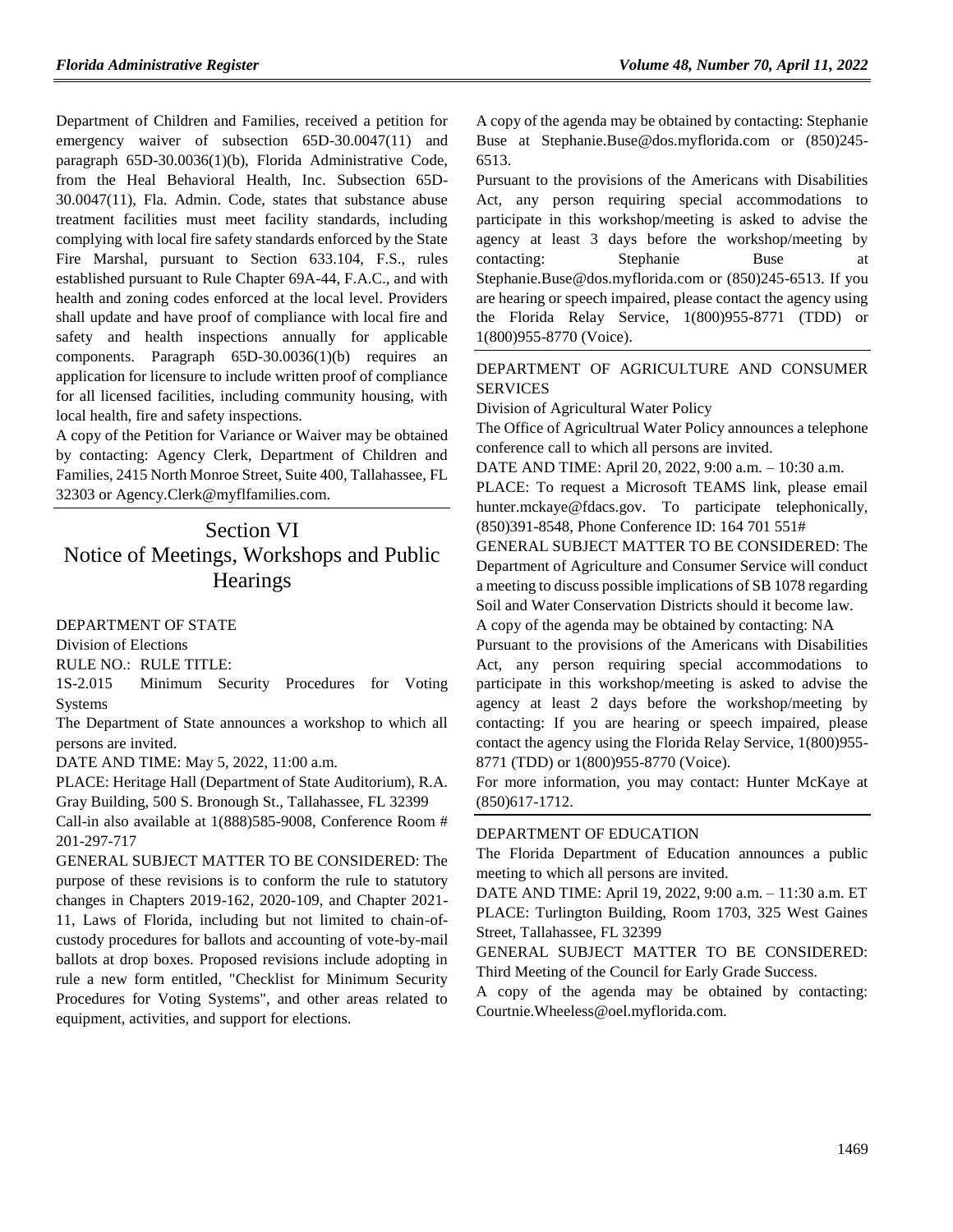Pursuant to the provisions of the Americans with Disabilities Act, any person requiring special accommodations to participate in this workshop/meeting is asked to advise the agency at least 5 days before the workshop/meeting by contacting: Courtnie.Wheeless@oel.myflorida.com. If you are hearing or speech impaired, please contact the agency using the Florida Relay Service, 1(800)955-8771 (TDD) or 1(800)955- 8770 (Voice).

#### [DEPARTMENT OF MANAGEMENT SERVICES](https://www.flrules.org/gateway/department.asp?id=60)

#### [Commission on Human Relations](https://www.flrules.org/gateway/organization.asp?id=245)

The Florida Commission on Human Relations announces a public meeting to which all persons are invited.

DATE AND TIME: Thursday, April 21, 2022, 10:00 a.m. ET

PLACE: Call: (850)270-6017, when prompted enter phone conference ID, 460 034 448#.

GENERAL SUBJECT MATTER TO BE CONSIDERED: The meeting is to discuss the quarterly activities of the Commission. NOTE: Requests to make public comments pertaining to the agenda, must be submitted to Casey Snipes at casey.snipes@fchr.myflorida.com by 5:00 p.m., April 19, 2022. The allotted time to speak will be a continuous 2 minutes. A copy of the agenda may be obtained by contacting: Casey Snipes at casey.snipes@fchr.myflorida.com.

#### [COMMISSION ON ETHICS](https://www.flrules.org/gateway/department.asp?id=34)

The Commission on Ethics announces a public meeting to which all persons are invited.

DATE AND TIME: Friday, April 22, 2022, 8:30 a.m.

PLACE: First District Court of Appeal, 3rd Floor Courtroom, 2000 Drayton Drive, Tallahassee, FL

GENERAL SUBJECT MATTER TO BE CONSIDERED: Commission on Ethics Regular Meeting

A copy of the agenda may be obtained by contacting: www.ethics.state.fl.us or (850)488-7864.

Pursuant to the provisions of the Americans with Disabilities Act, any person requiring special accommodations to participate in this workshop/meeting is asked to advise the agency at least 48 hours before the workshop/meeting by contacting: (850)488-7864. If you are hearing or speech impaired, please contact the agency using the Florida Relay Service, 1(800)955-8771 (TDD) or 1(800)955-8770 (Voice).

If any person decides to appeal any decision made by the Board with respect to any matter considered at this meeting or hearing, he/she will need to ensure that a verbatim record of the proceeding is made, which record includes the testimony and evidence from which the appeal is to be issued.

#### [DEPARTMENT OF BUSINESS AND PROFESSIONAL](https://www.flrules.org/gateway/department.asp?id=61)  [REGULATION](https://www.flrules.org/gateway/department.asp?id=61)

[Board of Pilot Commissioners](https://www.flrules.org/gateway/organization.asp?id=266)

The Board of Pilot Commissioners announces a public meeting to which all persons are invited.

DATE AND TIME: Thursday, April 21, 2022, 9:00 a.m.

PLACE: Hilton Cocoa Beach Oceanfront, 1550 N. Atlantic Avenue, Cocoa Beach, FL 32931, (321)613-9023

GENERAL SUBJECT MATTER TO BE CONSIDERED: Fact-finding proceeding by the Investigative Committee for the application for a pilotage rate change for Port Canaveral, submitted by the Canaveral Pilots Association and the alternative application submitted by the Florida-Caribbean Cruise Association. No board business will be transacted.

A copy of the agenda may be obtained by contacting: The Board of Pilot Commissioners/Pilotage Rate Review Committee, 2601 Blair Stone Road, Tallahassee, FL 32399, (850)717-1981. Pursuant to the provisions of the Americans with Disabilities Act, any person requiring special accommodations to participate in this workshop/meeting is asked to advise the agency at least 5 days before the workshop/meeting by contacting: The Board of Pilot Commissioners/Pilotage Rate Review Committee, 2601 Blair Stone Road, Tallahassee, FL 32399, (850)717-1981. If you are hearing or speech impaired, please contact the agency using the Florida Relay Service, 1(800)955-8771 (TDD) or 1(800)955-8770 (Voice).

If any person decides to appeal any decision made by the Board with respect to any matter considered at this meeting or hearing, he/she will need to ensure that a verbatim record of the proceeding is made, which record includes the testimony and evidence from which the appeal is to be issued.

For more information, you may contact: The Board of Pilot Commissioners/Pilotage Rate Review Committee, 2601 Blair Stone Road, Tallahassee, FL 32399, (850)717-1981.

#### [DEPARTMENT OF BUSINESS AND PROFESSIONAL](https://www.flrules.org/gateway/department.asp?id=61)  [REGULATION](https://www.flrules.org/gateway/department.asp?id=61)

[Board of Veterinary Medicine](https://www.flrules.org/gateway/organization.asp?id=270)

The Board of Veterinary Medicine announces a public meeting to which all persons are invited.

DATE AND TIME: Wednesday, April 20, 2022, 1:30 p.m.

PLACE: 1(888)585-9008, Conference Room: 148-951-924, followed by #

GENERAL SUBJECT MATTER TO BE CONSIDERED: Probable Cause Panel meeting portions which may be closed to the public.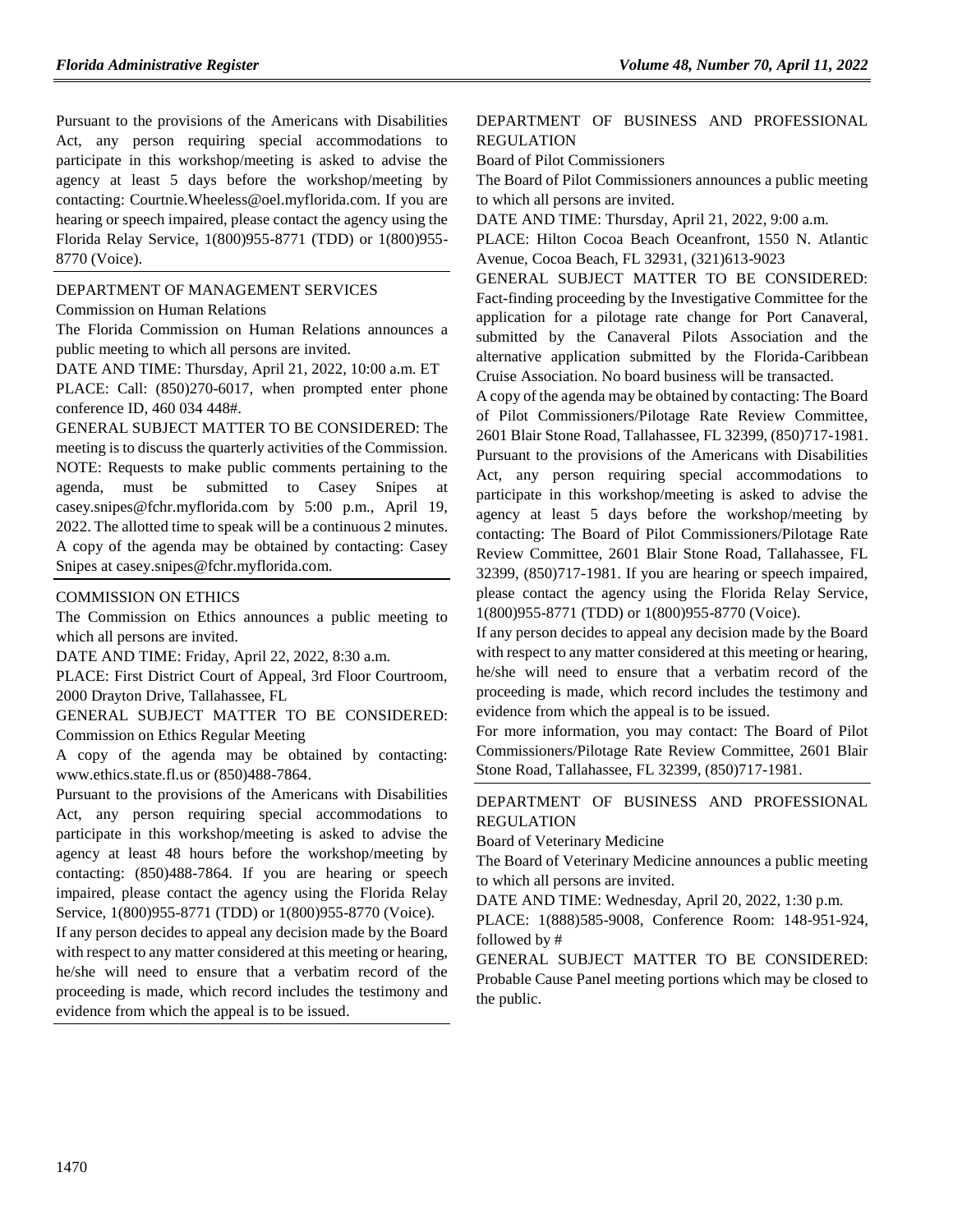A copy of the agenda may be obtained by contacting: Board of Veterinary Medicine, 2601 Blair Stone Rd. Tallahassee, FL 32399, (850)717-1981.

Pursuant to the provisions of the Americans with Disabilities Act, any person requiring special accommodations to participate in this workshop/meeting is asked to advise the agency at least 5 days before the workshop/meeting by contacting: Board of Veterinary Medicine, 2601 Blair Stone Rd. Tallahassee, FL 32399, (850)717-1981. If you are hearing or speech impaired, please contact the agency using the Florida Relay Service, 1(800)955-8771 (TDD) or 1(800)955-8770 (Voice).

If any person decides to appeal any decision made by the Board with respect to any matter considered at this meeting or hearing, he/she will need to ensure that a verbatim record of the proceeding is made, which record includes the testimony and evidence from which the appeal is to be issued.

For more information, you may contact: Board of Veterinary Medicine, 2601 Blair Stone Rd. Tallahassee, FL 32399, (850)717-1981.

#### [DEPARTMENT OF ENVIRONMENTAL PROTECTION](https://www.flrules.org/gateway/department.asp?id=62)

The Florida Department of Environmental Protection, Office of Resilience and Coastal Protection's Coral Reef Conservation Program announces a public meeting to which all persons are invited.

DATES AND TIMES: Tuesday, May 3, 2022, 12:30 p.m. – 5:00 p.m., Wednesday, May 4, 2022, 12:30 p.m. – 5:00 p.m.

PLACE: This is an online event, the link to attend is: https://us06web.zoom.us/j/96000696551, Meeting ID: 960 0069 6551

GENERAL SUBJECT MATTER TO BE CONSIDERED: DEP Coral Reef Conservation Program is holding a biannual two-day meeting of its Technical Advisory Committee (TAC) to update committee members and facilitate discussion with team members regarding the following:

- Inform TAC members of ongoing restoration research and projects in preparation for their involvement in upcoming management needs

- Coral disease and regional coral reef monitoring efforts

- Regional water quality issues in the Kristin Jacobs Coral Reef Ecosystem Conservation Area and connections to Florida Keys water quality efforts

A copy of the agenda may be obtained by contacting: Alycia Shatters by email: Alycia.Shatters@FloridaDEP.gov, phone: (786)798-4502, or mail: 1277 NE 79th St, Miami, FL 33138.

Pursuant to the provisions of the Americans with Disabilities Act, any person requiring special accommodations to participate in this workshop/meeting is asked to advise the

agency at least 48 hours before the workshop/meeting by contacting: Alycia Shatters at Alycia.Shatters@FloridaDEP.gov. If you are hearing or speech impaired, please contact the agency using the Florida Relay Service, 1(800)955-8771 (TDD) or 1(800)955-8770 (Voice).

#### [DEPARTMENT OF HEALTH](https://www.flrules.org/gateway/department.asp?id=64)

[Division of Children's Medical Services](https://www.flrules.org/gateway/organization.asp?id=333)

The Child Abuse Death Review Circuit 19 Committee announces a public meeting to which all persons are invited.

DATE AND TIME: April 26, 2022, 1:30 p.m. – 1:40 p.m.

PLACE: Conference Phone Line: 1(888)585-9008, Conference Room number: 409-164-623

GENERAL SUBJECT MATTER TO BE CONSIDERED: The Committee will address administrative issues, review cases, and discuss the CADR Action Plan. A portion of the meeting is required by paragraph 383.412(3)(a), F.S. to be closed to the public to allow the Committee to discuss information that is confidential and exempt from public meetings and public records. This portion of the meeting will be announced at the meeting.

A copy of the agenda may be obtained by contacting: carol.wegener-vitani@flhealth.gov.

Pursuant to the provisions of the Americans with Disabilities Act, any person requiring special accommodations to participate in this workshop/meeting is asked to advise the agency at least 7 days before the workshop/meeting by contacting: carol.wegener-vitani@flhealth.gov. If you are hearing or speech impaired, please contact the agency using the Florida Relay Service, 1(800)955-8771 (TDD) or 1(800)955- 8770 (Voice).

For more information, you may contact: carol.wegenervitani@flhealth.gov.

#### [DEPARTMENT OF HEALTH](https://www.flrules.org/gateway/department.asp?id=64)

[Division of Family Health Services](https://www.flrules.org/gateway/organization.asp?id=336)

The Florida Coordinating Council for the Deaf and Hard of Hearing announces a public meeting to which all persons are invited.

DATES AND TIMES: May 12, 2022, 9:00 a.m. – 4:30 p.m.; May 13, 2022, 9:00 a.m. – 12:00 Noon

PLACE: Fort Myers, Florida, Conference Call 1(888)585- 9008, Conference Room Code: 828-532-954, Communication Access Real-time Translation Services: (CART) http://streamtext.net/player?event=FCCDHH

GENERAL SUBJECT MATTER TO BE CONSIDERED: Resources for the deaf and hard of hearing population in Florida. Planning and activities for the Florida Coordinating Council for the Deaf and Hard of Hearing.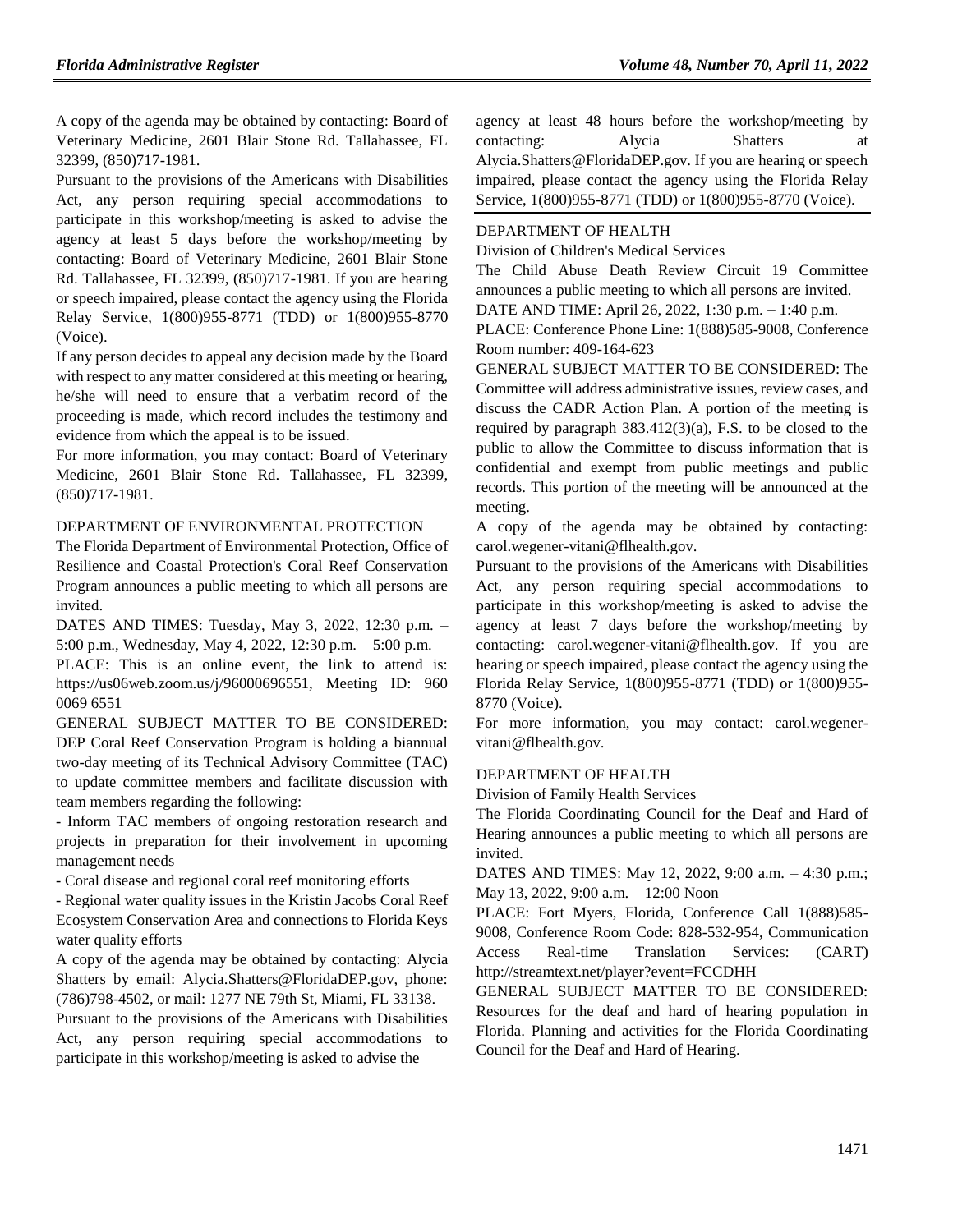A copy of the agenda may be obtained by contacting: Seann Isaac at (850)245-4333.

Pursuant to the provisions of the Americans with Disabilities Act, any person requiring special accommodations to participate in this workshop/meeting is asked to advise the agency at least 72 hours before the workshop/meeting by contacting: If you are hearing or speech impaired, please contact the agency using the Florida Relay Service, 1(800)955- 8771 (TDD) or 1(800)955-8770 (Voice).

If any person decides to appeal any decision made by the Board with respect to any matter considered at this meeting or hearing, he/she will need to ensure that a verbatim record of the proceeding is made, which record includes the testimony and evidence from which the appeal is to be issued.

For more information, you may contact: Sean Isaac at (850)245-4333.

#### [DEPARTMENT OF HEALTH](https://www.flrules.org/gateway/department.asp?id=64)

[Division of Family Health Services](https://www.flrules.org/gateway/organization.asp?id=336)

The Florida Department of Health, Division of Community Health Promotion announces a public meeting to which all persons are invited.

DATE AND TIME: Wednesday, May 4, 2022, 11:00 a.m. – 12:30 p.m. ET

PLACE: Microsoft Teams Meeting Link: https://teams.microsoft.com/l/meetup-

join/19%3ameeting\_Y2NiZTM3MDctZmRiMy00OWQ5LTg zM2UtZTU5M2JmMGQ4Y2U5%40thread.v2/0?context=%7 b%22Tid%22%3a%2228cd8f80-3c44-4b27-81a0-

cd2b03a31b8d%22%2c%22Oid%22%3a%2265e7bdb9-12ac-435b-b2d7-01a442fc990f%22%7d or call in (audio only): (850)792-1375, Phone Conference ID: 886 125 020#

GENERAL SUBJECT MATTER TO BE CONSIDERED: The Florida Department of Health, Division of Community Health Promotion is conducting the Rare Disease Advisory Council meeting. The Council was created in Section 381.99, Florida Statutes, for the purpose of providing recommendations to improve health outcomes for individuals residing in Florida who have a rare disease.

A copy of the agenda may be obtained by contacting: Casey Omeke at Casey.Omeke@flhealth.gov.

Pursuant to the provisions of the Americans with Disabilities Act, any person requiring special accommodations to participate in this workshop/meeting is asked to advise the agency at least 3 days before the workshop/meeting by contacting: Casey Omeke at Casey.Omeke@flhealth.gov. If you are hearing or speech impaired, please contact the agency using the Florida Relay Service, 1(800)955-8771 (TDD) or 1(800)955-8770 (Voice).

For more information, you may contact: Casey Omeke at Casey.Omeke@flhealth.gov.

#### [DEPARTMENT OF CHILDREN AND FAMILIES](https://www.flrules.org/gateway/department.asp?id=65)

The Department of Children and Families announces a telephone conference call to which all persons are invited.

DATE AND TIME: April 14, 2022, 10:00 a.m. – 12:00 Noon CT

PLACE: Online via Microsoft Teams

GENERAL SUBJECT MATTER TO BE CONSIDERED: calendar.google.com/calendar/event?eid=MGpkNWlzZnJ0aX FnM2hjbDRxajlyZGl1Mm0gc2prNGxiZGt0NWZsdmhnYmV hODFlY2s4YzBAZw&ctz=America/New\_York&ctz=Americ a/New\_York

A copy of the agenda may be obtained by contacting: Mylisa Lee, (850)251-1350, mylisa.lee@myflfamilies.com.

Pursuant to the provisions of the Americans with Disabilities Act, any person requiring special accommodations to participate in this workshop/meeting is asked to advise the agency at least 5 days before the workshop/meeting by contacting: Mylisa Lee, (850)251-1350, mylisa.lee@myflfamilies.com. If you are hearing or speech impaired, please contact the agency using the Florida Relay Service, 1(800)955-8771 (TDD) or 1(800)955-8770 (Voice).

If any person decides to appeal any decision made by the Board with respect to any matter considered at this meeting or hearing, he/she will need to ensure that a verbatim record of the proceeding is made, which record includes the testimony and evidence from which the appeal is to be issued.

For more information, you may contact: Mylisa Lee, (850)251- 1350, mylisa.lee@myflfamilies.com.

#### [FISH AND WILDLIFE CONSERVATION COMMISSION](https://www.flrules.org/gateway/department.asp?id=68)

The Florida Fish and Wildlife Conservation Commission announces a public meeting to which all persons are invited.

DATES AND TIMES: May 3, 2022, 8:30 a.m.; May 4, 2022, 8:30 a.m.

PLACE: Hilton University of Florida Conference Center, 1714 SW 34th Street, Gainesville, FL 32607

GENERAL SUBJECT MATTER TO BE CONSIDERED: The Florida Fish and Wildlife Conservation Commission (FWC) will have a meeting to review and discuss substantive and procedural issues associated with the Fish and Wildlife Conservation Commission and to take action on proposed rules and policy issues. The meeting may include fact finding field trips to Commission managed areas or facilities and to other areas to learn generally about management, and enforcement activities.

A copy of the agenda may be obtained by contacting: Fish and Wildlife Conservation Commission, 620 South Meridian St., Tallahassee, FL 32399-1600 or at https://myfwc.com/about/commission/commission-meetings/.

Pursuant to the provisions of the Americans with Disabilities Act, any person requiring special accommodations to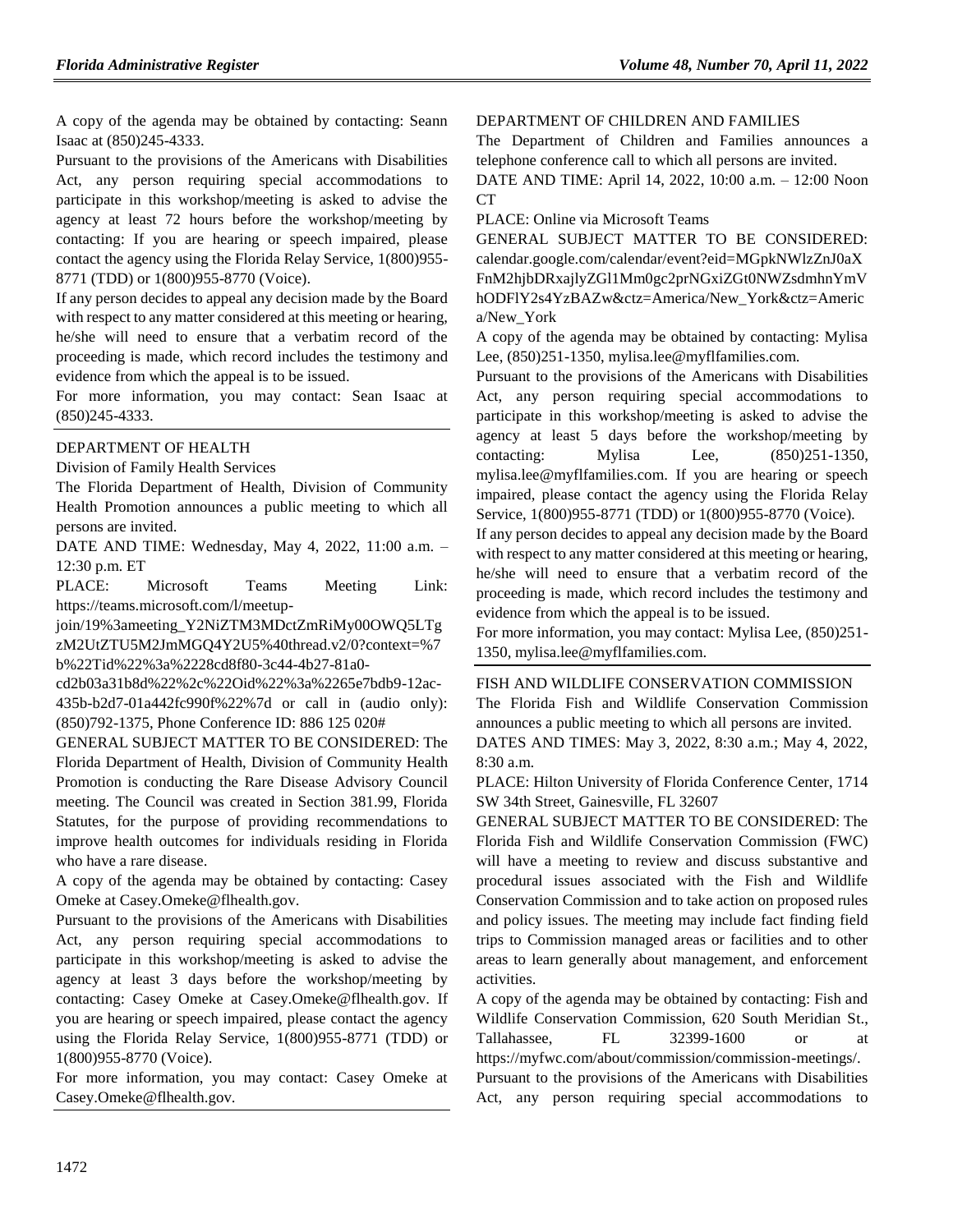participate in this workshop/meeting is asked to advise the agency at least 10 days before the workshop/meeting by contacting: the ADA Coordinator, at (850)488-6411. If you are hearing or speech impaired, please contact the agency using the Florida Relay Service, 1(800)955-8771 (TDD) or 1(800)955- 8770 (Voice).

If any person decides to appeal any decision made by the Board with respect to any matter considered at this meeting or hearing, he/she will need to ensure that a verbatim record of the proceeding is made, which record includes the testimony and evidence from which the appeal is to be issued.

For more information, you may contact: Florida Fish and Wildlife Conservation Commission, 620 South Meridian Street, Tallahassee, Florida 32399-1600 or (850)488-4676.

#### [DEPARTMENT OF MILITARY AFFAIRS](https://www.flrules.org/gateway/department.asp?id=70)

The Department of Military Affairs announces a public meeting to which all persons are invited.

DATE AND TIME: May 13, 2022, 8:00 a.m.

PLACE: St. Francis Barracks, Command Floor Conference Room

GENERAL SUBJECT MATTER TO BE CONSIDERED: Armory Board Meeting to review lease(s) and other business relative to real property and facility management.

A copy of the agenda may be obtained by contacting: Dianna Mancill, (904)823-0201.

Pursuant to the provisions of the Americans with Disabilities Act, any person requiring special accommodations to participate in this workshop/meeting is asked to advise the agency at least 2 days before the workshop/meeting by contacting: Dianna Mancill, (904)823-0201. If you are hearing or speech impaired, please contact the agency using the Florida Relay Service, 1(800)955-8771 (TDD) or 1(800)955-8770 (Voice).

If any person decides to appeal any decision made by the Board with respect to any matter considered at this meeting or hearing, he/she will need to ensure that a verbatim record of the proceeding is made, which record includes the testimony and evidence from which the appeal is to be issued.

For more information, you may contact: Dianna Mancill, (904)823-0201.

#### [DEPARTMENT OF ECONOMIC OPPORTUNITY](https://www.flrules.org/gateway/department.asp?id=73)

[Division of Community Development](https://www.flrules.org/gateway/organization.asp?id=1066)

The Florida Department of Economic Opportunity announces a public meeting to which all persons are invited.

DATE AND TIME: Friday, April 29, 2022, 10:00 a.m. ET

PLACE: 107 East Madison Street, Conference Room 320, MSC 400, Tallahassee, Florida 32399-4120

Teleconference Number: (850)988-5144, Conference Code: 50580528#

GENERAL SUBJECT MATTER TO BE CONSIDERED: (1)

Federal regulations related to the United States Department of Energy funding requests require states, such as Florida, that are applying for Weatherization Assistance Program funding to prepare a State Plan as part of the application process. Another part of this process is providing the public an opportunity to review and comment on the contents of the State Plan.

The Florida Department of Economic Opportunity is holding a public meeting on Friday, April 29, 2022, to receive comments regarding the State of Florida's Weatherization Assistance Program State Plan.

APPEALS INFORMATION: If a person decides to appeal any decision of the Florida Department of Economic Opportunity (DEO) with respect to any matter considered at the public meeting, they will need to ensure that a verbatim record of the proceeding is made, which record includes the testimony and evidence from which the appeal is to be issued.

A copy of the agenda may be obtained by contacting: Ms. Alma Valencia, Community Program Manager, Weatherization Assistance Program, Florida Department of Economic Opportunity, 107 East Madison Street, MSC 400, Tallahassee, Florida 32399-4120, by phone: (850)717-8468 or email: alma.valencia@deo.myflorida.com.

Pursuant to the provisions of the Americans with Disabilities Act, any person requiring special accommodations to participate in this workshop/meeting is asked to advise the agency at least 5 days before the workshop/meeting by contacting: Ms. Alma Valencia, Community Program Manager, Weatherization Assistance Program, Florida Department of Economic Opportunity, 107 East Madison Street, MSC 400, Tallahassee, Florida 32399-4120, by phone: (850)717-8468 or email: alma.valencia@deo.myflorida.com. If you are hearing or speech impaired, please contact the agency using the Florida Relay Service, 1(800)955-8771 (TDD) or 1(800)955-8770 (Voice).

#### ATKINS – [TALLAHASSEE](https://www.flrules.org/gateway/organization.asp?id=903)

The Florida Department of Transportation District Seven announces a public meeting to which all persons are invited.

DATE AND TIME: Monday, April 18, 2022, Virtual GoToMeeting, 5:30 p.m. – 7:30 p.m.

#### PLACE: Virtual GoToMeeting

GENERAL SUBJECT MATTER TO BE CONSIDERED: Tampa Interstate Study (TIS) Cultural Resources Committee (CRC) Agency Coordination Meeting. This is an agency coordination meeting to follow up on information presented at the June 2020 CRC Meeting related to Section 106 for the TIS Supplemental Environmental Impact Statement (SEIS).

#### Comuníquese Con Nosotros

Nos importa mucho la opinión del público sobre el proyecto. Si usted tiene preguntas o comentarios, o simplemente desea más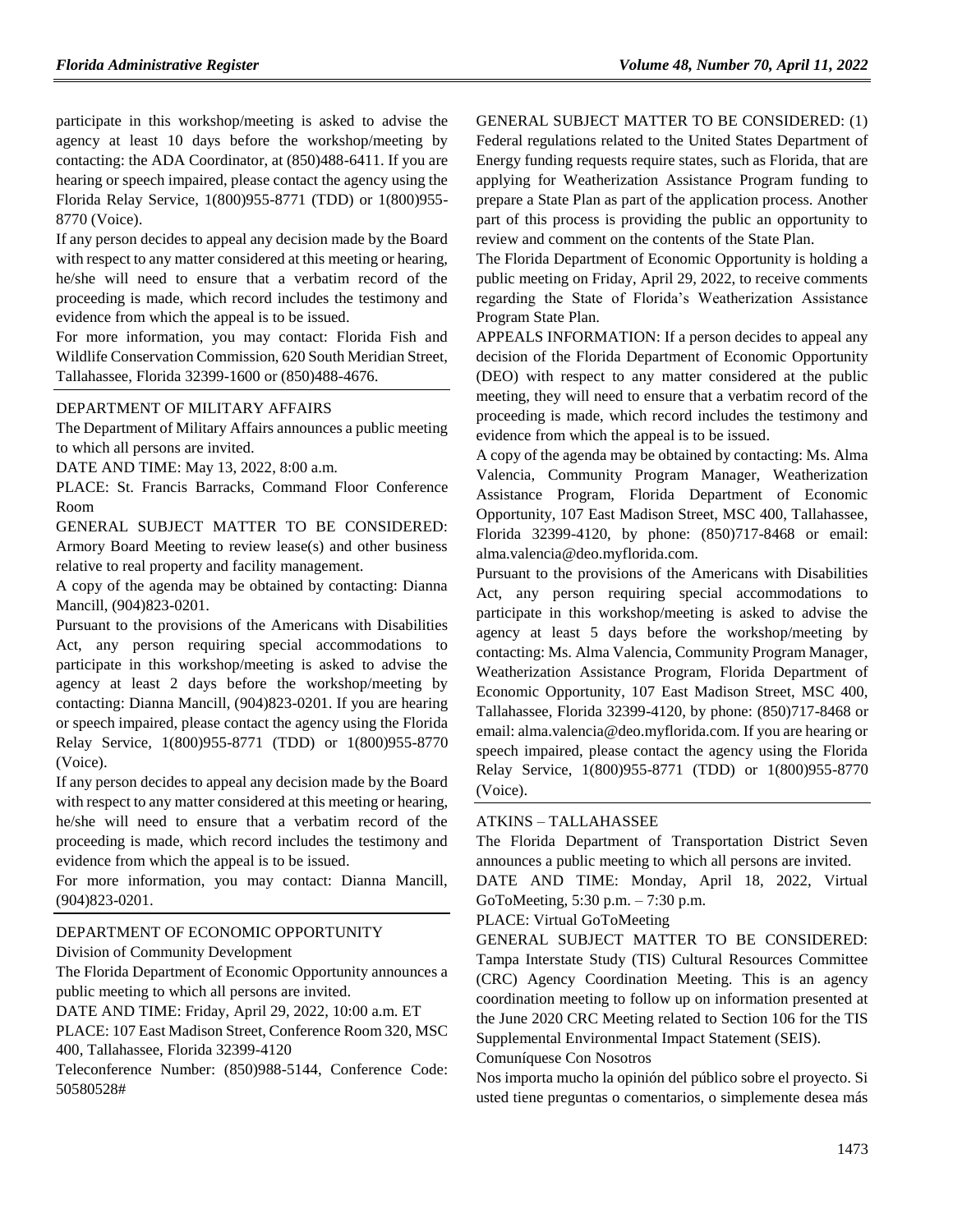información sobre este proyecto, por favor comuníquese con nuestro representante, Manuel Flores al teléfono 1(813)975- 4248 o al correo electrónico Manuel.Flores@dot.state.fl.us. Public participation is solicited without regard to race, color, national origin, age, sex, religion, disability, or family status. A copy of the agenda may be obtained by contacting: Crystal Geiger at 1(813)975-6637 or at crystal.geiger@dot.state.fl.us. Pursuant to the provisions of the Americans with Disabilities Act, any person requiring special accommodations to participate in this workshop/meeting is asked to advise the agency at least 7 days before the workshop/meeting by contacting: Roger Roscoe, Public Involvement Coordinator, Florida Department of Transportation, District Seven, MS 7- 500, 11201 N. McKinley Drive, Tampa, FL 33612, 1(813)975- 6411. If you are hearing or speech impaired, please contact the agency using the Florida Relay Service, 1(800)955-8771 (TDD) or 1(800)955-8770 (Voice).

For more information, you may contact: Crystal Geiger at 1(813)975-6637 or at crystal.geiger@dot.state.fl.us.

#### [VHB](https://www.flrules.org/gateway/organization.asp?id=1207)

The City of Apopka announces a public meeting to which all persons are invited.

DATE AND TIME: Thursday, April 21, 2022, 6:00 p.m.

PLACE: Virtually on GoTo Webinar; By phone at (213)929- 4212 with audio access code 293-741-348

GENERAL SUBJECT MATTER TO BE CONSIDERED: A public meeting will be held regarding project plans for Ocoee-Apopka Road (also known as County Road 437A). The purpose of this virtual meeting is to present and explain the study process, seek local input, and provide interested persons an opportunity to get involved in the study.

The limits of the study are from Harmon Road to Hawthorne Avenue. The purpose of this study is to widen Ocoee-Apopka Road to 4-lanes to accommodate the needs of existing and future developments and to improve safety and access management along the study corridor. The study is being conducted in partnership with Orange County.

The meeting will be held online via GoToWebinar. The meeting is free to attend and can be accessed by computer and phone.

Virtual Option: Interested persons may join the virtual public meeting from a computer, tablet, or mobile device. For this option, advance registration is required by visiting https://bit.ly/ocoee-apopka-corridor-study. Once registered, participants will receive a confirmation email containing information about joining the meeting online. Note: Internet Explorer cannot be used to register or attend this webinar. If joining online, please provide adequate login time to view the presentation in its entirety.

Phone Option (Listen Only): Participants may join the meeting in listen-only mode by dialing (213)929-4212 and entering the audio access code 293-741-348 when prompted.

The City of Apopka is sending notices to nearby property owners, business owners, interested persons, and organizations to provide the opportunity to offer comments and express their views regarding this project and the proposed improvements.

Public participation is solicited without regard to race, color, national origin, age, sex, religion, disability or family status. Persons wishing to express their concerns relative to compliance with Title VI may do so by contacting the City Clerk Department at (407)703-1704 or CityClerk@apopka.net. A copy of the agenda may be obtained by contacting: N/A

Pursuant to the provisions of the Americans with Disabilities Act, any person requiring special accommodations to participate in this workshop/meeting is asked to advise the agency at least 48 hours before the workshop/meeting by contacting: City Clerk Department ADA Coordinator at 1(800)955-8770 (Voice) or 1(800)955-8771 (TDD). If you are hearing or speech impaired, please contact the agency using the Florida Relay Service, 1(800)955-8771 (TDD) or 1(800)955- 8770 (Voice).

For more information, you may contact: Project Manager Pamela Richmond at (407)703-1739, PRichmond@apopka.net, or by mail at 120 E. Main Street, Apopka, Florida 32703. Additional information about this project is available online at www.OcoeeApopkaRoadStudy.com. We encourage you to participate in the Ocoee-Apopka Road Corridor Study public meeting.

## Section VII Notice of Petitions and Dispositions Regarding Declaratory Statements

## **NONE**

## Section VIII Notice of Petitions and Dispositions Regarding the Validity of Rules

Notice of Petition for Administrative Determination has been filed with the Division of Administrative Hearings on the following rules:

### **NONE**

Notice of Disposition of Petition for Administrative Determination has been filed with the Division of Administrative Hearings on the following rules:

## NONE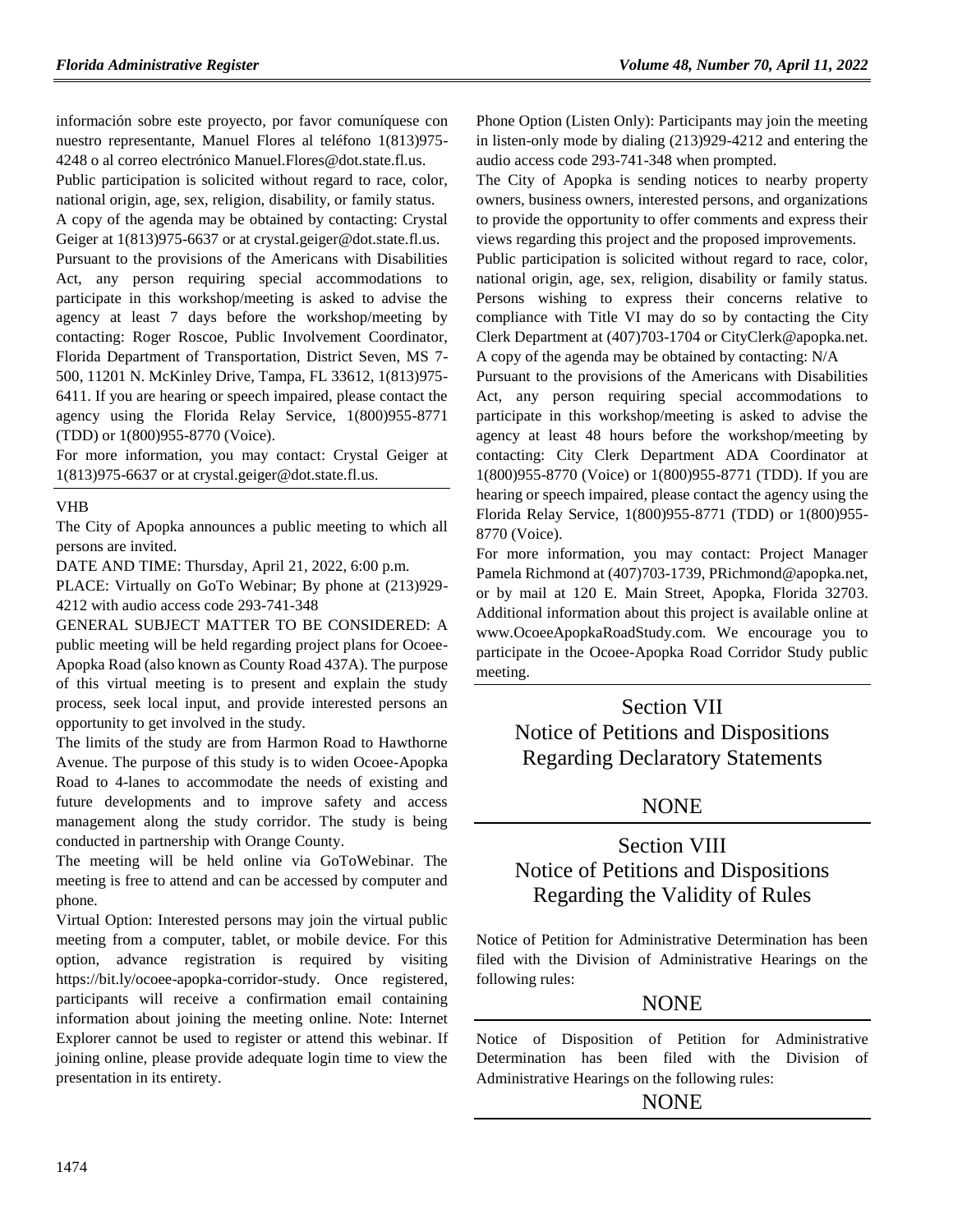Section IX Notice of Petitions and Dispositions Regarding Non-rule Policy Challenges

## NONE

Section X Announcements and Objection Reports of the Joint Administrative Procedures Committee

### NONE

## Section XI Notices Regarding Bids, Proposals and Purchasing

[DEPARTMENT OF EDUCATION](https://www.flrules.org/gateway/department.asp?id=6)

[Florida State University](https://www.flrules.org/gateway/organization.asp?id=200)

NOTICE TO PROFESSIONAL CONSULTANTS

Florida State University (FSU) announces that Professional Services in the disciplines of Architecture and Engineering will be required for the project listed below:

Project No. FS - 277

FSU Health Academic Health Center, Research and Teaching Facility, Tallahassee, Florida

Project Description: This project consists of the planning, programming, and design of a new 140,000 GSF joint use Academic Health Center in Tallahassee, Florida. There are multiple sites under consideration; however, most of the focus and planning efforts have centered around a proposed site just north of Tallahassee Memorial Hospital (TMH) on Surgeons Drive. This location was planned to accommodate educational, research, and medical functions. The new facility will predominately be a research facility accommodating both wet and dry labs. However, it may also accommodate the FSU Medical Schools' Internal Medicine Residency Program (IMRP), Family Medicine Residency Program (FMRP), and a future planned residency program expansion. This will provide teaching, administrative residency clinical space, and space for the FSU College of Nursing. A multi-functional, flexible, and collaborative research and learning environment is envisioned to a collaborative interactive environment. Clinic space, general support space, and radiology imaging and office laboratory space are also to be included as well as administrative and support spaces.

The selected design firm will be expected to provide planning, programming, design/construction documents, and construction administration, including BIM implementation and the latest Revit software. The project delivery system will be construction management at risk.

A future Phase II Research Facility and structured parking should also be anticipated/included if the need arises, and additional funding becomes available. Sustainable design/construction practices including LEED documentation will be required as part of basic services. Blanket professional liability insurance for this project in the amount of \$2,000,000 must be provided as a part of Basic Services.

PROJECT SOLE POINT OF CONTACT for the RFQ will be: James C. Johnson, MPA – Strategic Category Manager for MRO/Facilities, Florida State University, Office: (850)645- 0407, jcjohnson@fsu.edu

Respondents to this RFQ or persons acting on their behalf SHALL NOT contact any employee or officer of FSU, Board of Trustees, or a University Direct Support Organization concerning any aspect of this RFQ, except in writing to the Sole Point of Contact or Chief Procurement Officer or as provided in this RFQ document, from the date of release of this RFQ through the end of the 72-hour period following FSU's posting of the notice of intended award, in accordance with Board of Governors (BOG) Regulation 18.002. Violation of this provision may be grounds for rejecting a proposal response.

INSTRUCTIONS: Firms desiring to provide professional services shall utilize the online electronic sourcing portal to submit the required information for which they are applying. Firms shall complete the Florida State University "Professional Qualifications Supplement," and provide a copy of the applicant's current Professional Registration Certificate from the appropriate governing board via the online electronic sourcing portal as described below. Documents must be uploaded to the portal and are not to exceed 40 pages. Submittals that do not comply with these requirements or do not include the requested data will not be considered Submissions must be uploaded by 3:00 PM EST, on Tuesday May 17, 2022. All applicants must be properly registered in the State of Florida to practice the required profession at the time of application. If the applicant is a corporation, it must be properly chartered by the Florida Department of State to operate in Florida.

The Florida State University Project Fact Sheet may be obtained at online at a contained at a contact at a contact at a contact at a contact at a contact at a contact at a contact at a contact at a contact at a contact at  $\alpha$  contact at a contact at a contact at a contact at

[https://bids.sciquest.com/apps/Router/PublicEvent?Customer](https://bids.sciquest.com/apps/Router/PublicEvent?CustomerOrg=FSU) [Org=FSU](https://bids.sciquest.com/apps/Router/PublicEvent?CustomerOrg=FSU) or by contacting: James Johnson, Facilities Category Manager, 969 Learning Way, Mendenhall Building A, Florida State University, Tallahassee, Florida 32306-4152, telephone, (850)645-0407.

The plans and specifications for campus service projects are subject to reuse in accordance with the provisions of Section 287.055, Florida Statutes. As required by Section 287.133, Florida Statutes, a consultant may not submit a proposal for this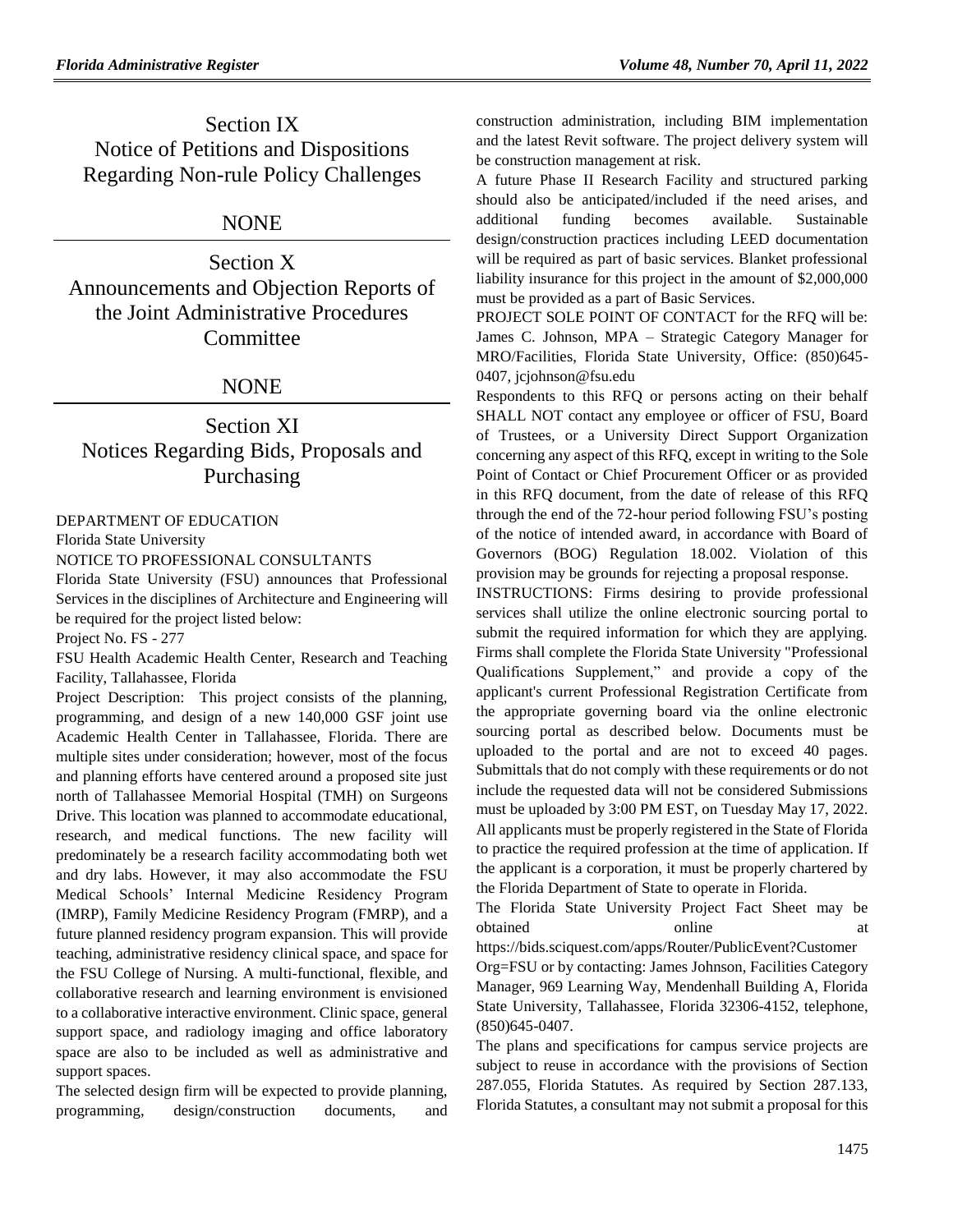project if it is on the convicted vendor list for a public entity crime committed within the past 36 months. The selected consultant must warrant that it will neither utilize the services of, nor contract with, any supplier, subcontractor, or consultant in excess of \$50,000.00 in connection with this project for a period of 36 months from the date of their being placed on the convicted vendor list.

#### SELECTION SCHEDULE:

The anticipated schedule for selection, award and negotiation is as follows:

Question & Answer Submission no later than 5:00 p.m. ET, May 2, 2022

Response to Questions and Answers: May 9, 2022 (estimated) Proposals Due no later than 3:00 p.m. ET, May 17, 2022

(Any submittal not completed by 2:59 p.m., ET will be rejected) Final Interviews: TBD

Selection Recommendation Approval: TBD

Contract Negotiation: TBD

Unless otherwise revised by a subsequent addendum to this RFQ, the dates and times by which stated actions should be taken or completed are listed above. If FSU determines, in its sole discretion, that it is necessary to change any of these dates and times, it will issue an Addendum to the RFQ. All times listed are Eastern Standard Time (EST). It is the Respondent's responsibility to check FSU's Public Procurement Portal for any updates or addendums to this RFQ.

\*\*\*\*PLEASE CAREFULLY NOTE NEW SUBMITTAL INFORMATION\*\*\*\*

FSU utilizes an online electronic sourcing portal for accepting professional qualifications submittals and Architect Qualifications Supplement digitally. We do not accept hard copy submissions or submissions through other medium other than through the through through the state of  $\mathcal{L}$ 

[https://bids.sciquest.com/apps/Router/PublicEvent?Customer](https://bids.sciquest.com/apps/Router/PublicEvent?CustomerOrg=FSU) [Org=FSU](https://bids.sciquest.com/apps/Router/PublicEvent?CustomerOrg=FSU)

Your submission must be uploaded prior to the as indicated above. Note: We strongly recommend that you give yourself sufficient time and at least ONE (1) hour before the Closing date/time to begin the uploading process and to finalize your submission. Late submissions due to electronic uploading delays will not be considered.

Each item of requested information is instantly sealed (no one from FSU can review) and will only be visible after the closing date/time. You may edit your submission as needed up to the closing date/time.

Responders may elect to utilize the import/export feature to export questions into Excel in order to work on responses offline and import into the system upon completion.

Keep in mind that when answering questions in the provided text box within the system (if applicable) there is a limit to the number of characters you can use in your response.

The dynamic character limit counter at the bottom of each text box will display the remaining characters available.

Uploading large documents may take significant time, depending on the size of the file(s) and your Internet connection speed. The maximum upload file size is 50 MB.

Please do not embed any documents within your uploaded files, as they will not be accessible or evaluated.

Information submitted that is not requested by FSU or in the specific format requested will be considered to be supplemental and not subject to evaluation.

All sourcing event-related communications between vendors and FSU is managed and tracked through a Questionand-Answer Board within the RFQ event on the Public Procurement Portal. Any issues or questions related to logging in or technical issues, including attachments, can be submitted to our third-party software host, Jaggaer via a Support form: https://www.jaggaer.com/service-support/supplier-support/ or by calling (800)233-1121, option 2 then option 2.

Applications that do not comply with the above instructions will not be considered. Application material will not be returned.

## Section XII Miscellaneous

#### [DEPARTMENT OF STATE](https://www.flrules.org/gateway/department.asp?id=1)

Index of Administrative Rules Filed with the Secretary of State Pursuant to subparagraph  $120.55(1)(b)6. - 7$ ., F.S., the below list of rules were filed in the Office of the Secretary of State between 3:00 p.m., Monday, April 4, 2022 and 3:00 p.m., Friday, April 8, 2022.

| Rule No.    | File Date | Effective |
|-------------|-----------|-----------|
|             |           | Date      |
| 53ER22-16   | 4/7/2022  | 4/11/2022 |
| 53ER22-17   | 4/7/2022  | 4/7/2022  |
| 53ER22-18   | 4/7/2022  | 4/7/2022  |
| 53ER22-19   | 4/7/2022  | 4/7/2022  |
| 53ER22-20   | 4/7/2022  | 4/7/2022  |
| 61H1-30.010 | 4/6/2022  | 4/26/2022 |
| 61H1-30.020 | 4/6/2022  | 4/26/2022 |
| 61H1-30.030 | 4/6/2022  | 4/26/2022 |
| 61H1-40.040 | 4/6/2022  | 4/26/2022 |
| 61H1-50.050 | 4/6/2022  | 4/26/2022 |
| 68D-24.0041 | 4/6/2022  | 4/26/2022 |
| 69A-52.003  | 4/6/2022  | 4/26/2022 |
| 69A-52.004  | 4/6/2022  | 4/26/2022 |
| 69A-60.003  | 4/6/2022  | 4/26/2022 |
| 69A-60.004  | 4/6/2022  | 4/26/2022 |